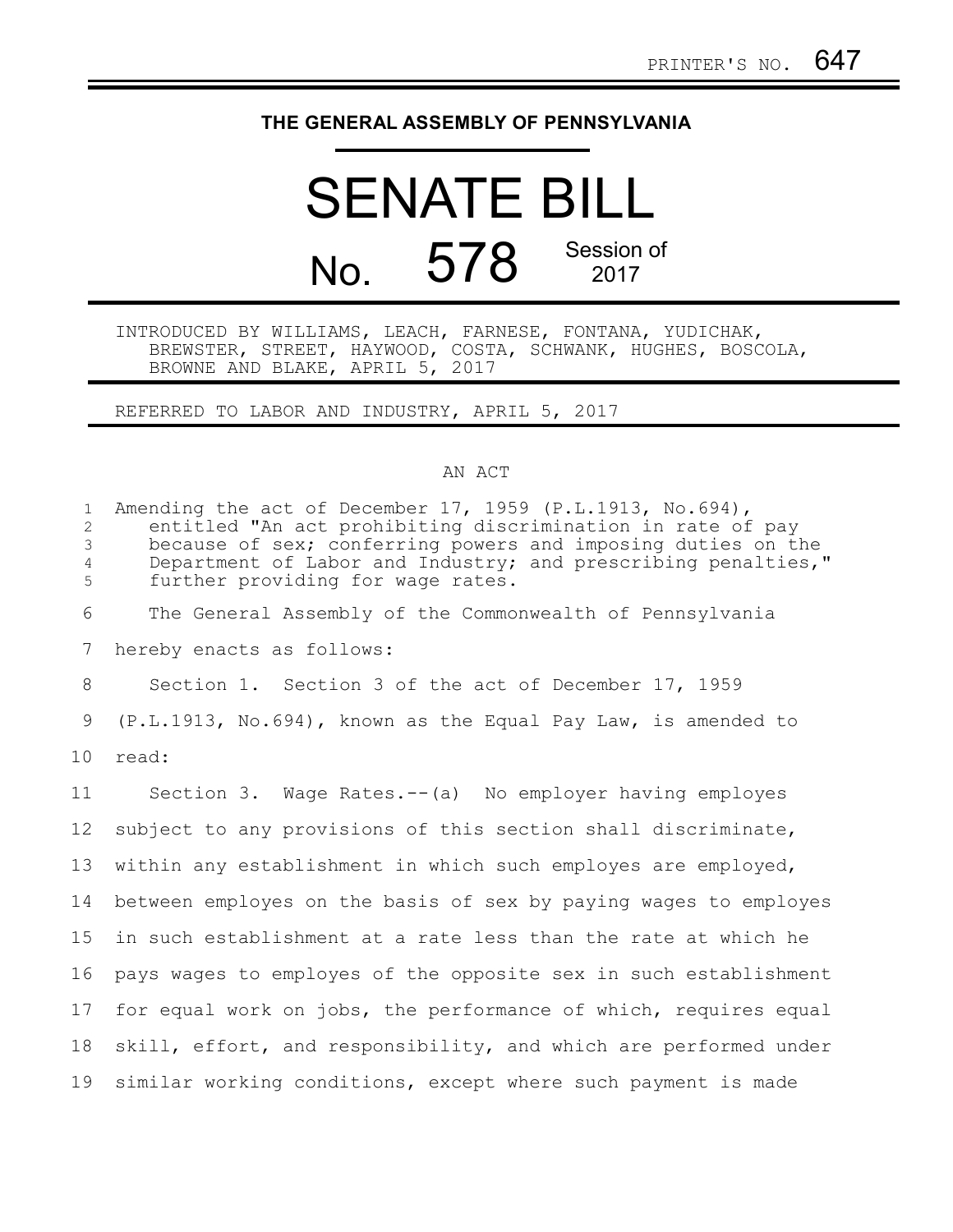pursuant to (1) a seniority system; (2) a merit system; (3) a system which measures earnings by quantity or quality of production; or (4) a differential based on [any other] a bona fide factor other than sex, such as education, training or experience: Provided, That any employer who is paying a wage rate differential in violation of this subsection shall not in order to comply with the provisions of this subsection, reduce the wage rate of any employe. 1 2 3 4 5 6 7 8

(a.1) The bona fide factor defense described under 9

subsection (a)(4) shall apply only if the employer demonstrates 10

that such factor (1) is not based upon or derived from a sex-11

based differential in compensation; (2) is job related with 12

respect to the position in question; and (3) is consistent with 13

business necessity. Such defense shall not apply where the 14

employe demonstrates that an alternative employment practice 15

exists that would serve the same business purpose without 16

producing such differential and that the employer has refused to 17

adopt the alternative practice. 18

(b) No labor organization, or its agents, representing employes of an employer having employes subject to any provisions of this section, shall cause or attempt to cause such an employer to discriminate against an employe in violation of subsection (a) of this section. 19 20 21 22 23

(c) No employer or labor organization may discharge or in 24

any other manner discriminate against any employe who (1) has 25

made a charge or filed any complaint, or instituted or caused to 26

be instituted any proceeding under or related to this act, 27

including an investigation conducted by the employer, or has 28

testified or is planning to testify or has assisted or 29

participated in any manner in any such investigation, 30

20170SB0578PN0647 - 2 -